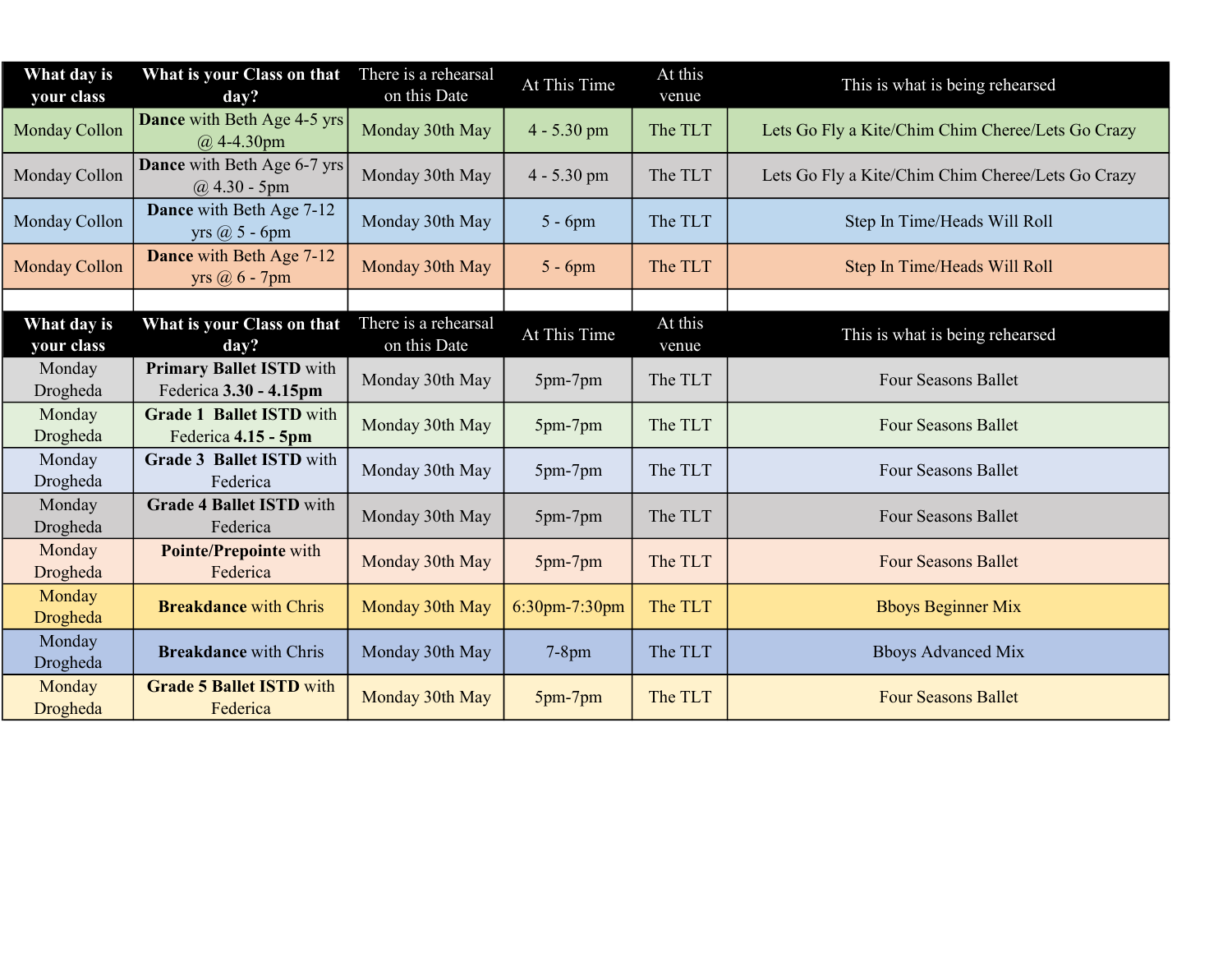| What day is<br>your class | What is your Class on that<br>day?                      | There is a rehearsal<br>on this Date | At This Time  | At this<br>venue | This is what is being rehearsed            |
|---------------------------|---------------------------------------------------------|--------------------------------------|---------------|------------------|--------------------------------------------|
| Tuesday<br>Drogheda       | <b>Dance</b> with Jodie Age 4-5 yrs<br>$(a)$ 4.30 - 5pm | Tuesday 31st May                     | $4-5$ pm      | The TLT          | Spoonful of Sugar/Sing 2 Mix               |
| Tuesday<br>Drogheda       | Dance with Jodie Age 11 -15<br>yrs $\omega$ 5 - 6 pm    | Tuesday 31st May                     | $5 - 6.30$ pm | The TLT          | Skyfall/Applause                           |
| Tuesday<br>Drogheda       | <b>Dance</b> with Jodie Age 7-10<br>yrs $\omega$ 6-7 pm | Tuesday 31st May                     | $5 - 6.30$ pm | The TLT          | Chandelier/Sky Full of Stars               |
| Tuesday<br>Drogheda       | <b>Hip Hop</b> with Karl Age 8-11<br>$yrs@6-7pm$        | Tuesday 31st May                     | $6-7$ pm      | The TLT          | Karl Hip Hop Mix                           |
| Tuesday<br>Drogheda       | <b>Hip Hop</b> with Karl Age<br>$12+yrs @ 7-8 pm$       | Tuesday 31st May                     | $7-9$ pm      | The TLT          | Bond Hip Hop                               |
|                           |                                                         | Friday 3rd June                      | 7.30-9pm      | The TLT          | Bond Hip Hop                               |
| Tuesday<br>Drogheda       | <b>Advanced Tap with Tracey</b><br>@ 7-8pm              | Thursday 26th May                    | 5-6.30pm      | Old Abbey        | Anything Goes/Ellington/Don't Mean a Thing |
|                           |                                                         | Sunday 29th May                      | $11.30 - 1pm$ | Old Abbey        | Anything Goes/Ellington/Don't Mean a Thing |
|                           |                                                         | Tuesday 31st May                     | $6-8$ pm      | The TLT          | Anything Goes/Ellington/Don't Mean a Thing |
|                           |                                                         | Friday 3rd June                      | 6-7.30pm      | The TLT          | <b>Anything Goes/Ellington</b>             |
| Tuesday<br>Drogheda       | Dance with Jodie Age 13+<br>yrs $\omega$ 7-8 pm         | Tuesday 31st May                     | $5 - 6.30$ pm | The TLT          | Skyfall/Applause                           |
| Tuesday<br>Drogheda       | <b>Hip Hop</b> with Karl Age<br>13+yrs $@8 - 9$ pm      | Tuesday 31st May                     | $7-9$ pm      | The TLT          | Bond Hip Hop                               |
|                           |                                                         | Friday 3rd June                      | 7.30-9pm      | The TLT          | Bond Hip Hop                               |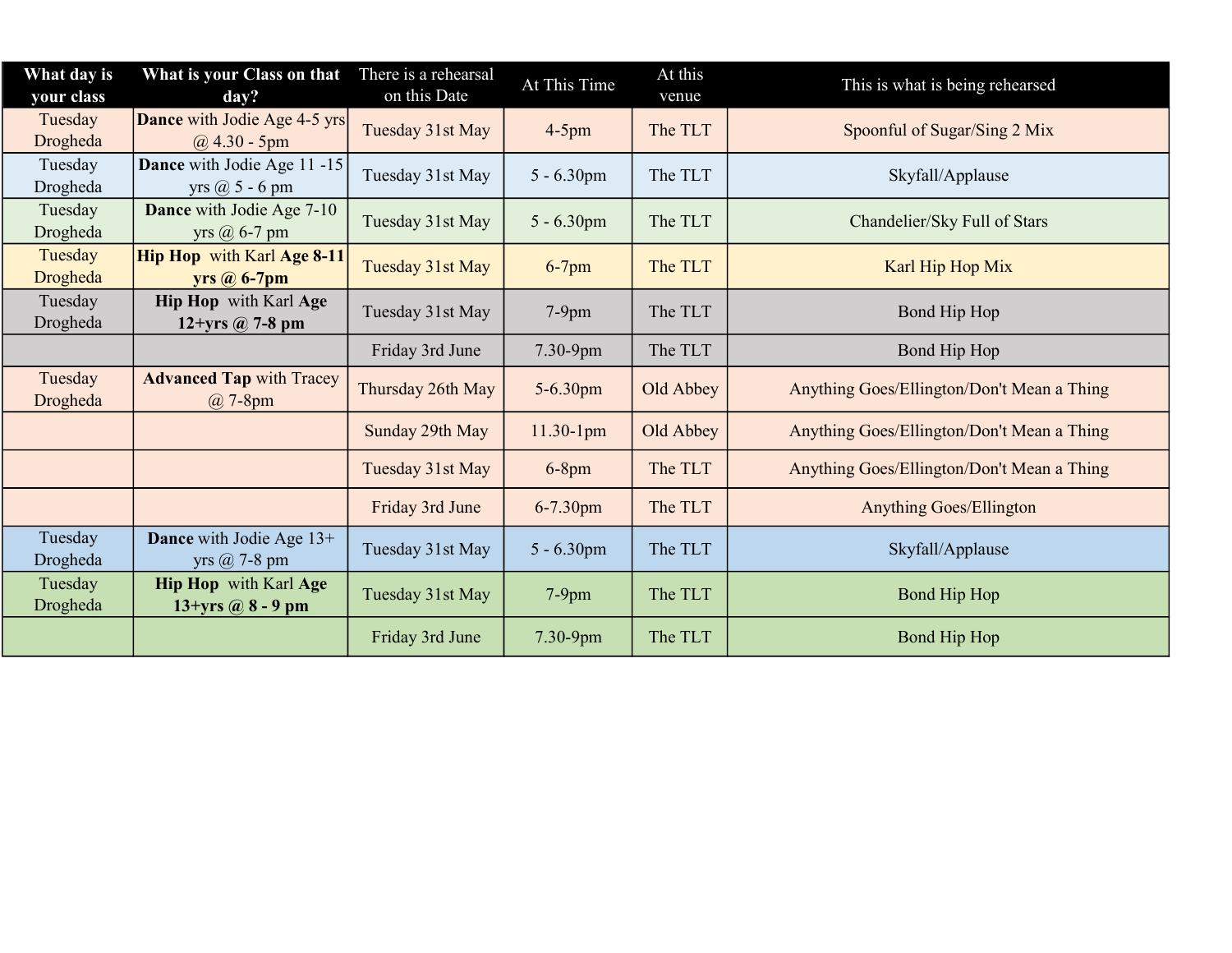| What day is<br>your class | What is your Class on that<br>day?                           | There is a rehearsal<br>on this Date | At This Time  | At this<br>venue | This is what is being rehearsed                 |
|---------------------------|--------------------------------------------------------------|--------------------------------------|---------------|------------------|-------------------------------------------------|
| Wednesday<br>Drogheda     | <b>Acrobatic Dance with Nina</b><br>Age 4-7 yrs @ 4.15 - 5pm | Wednesday 1st June                   | $4-5$ pm      | The TLT          | Lion King/Warthog Rhapsody                      |
|                           |                                                              | Friday 3rd June                      | 3.30-5pm      | The TLT          | Lion King/Warthog Rhapsody                      |
| Wednesday<br>Drogheda     | Dance with Annaleigh Age 7-<br>10 yrs $(a)$ 5 - 6pm          | Wednesday 1st June                   | $5 - 6.30$ pm | The TLT          | Time After Time/It's Friday/Beggin' Hip Hop Mix |
| Wednesday<br>Drogheda     | <b>Acrobatic Dance with Nina</b><br>Age 7-12 yrs @ 5-6 pm    | Wednesday 1st June                   | $5-6$ pm      | The TLT          | James Bond Acro                                 |
|                           |                                                              | Friday 3rd June                      | 7.30-9pm      | The TLT          | James Bond Acro                                 |
| Wednesday<br>Drogheda     | <b>Acrobatic Dance with Nina</b><br>Age $12+$ yrs @ 6-7 pm   | Wednesday 1st June                   | $7 - 7.30$ pm | The TLT          | Goldeneye Acro                                  |
|                           |                                                              | Friday 3rd June                      | $7.30 - 9$ pm | The TLT          | Goldeneye Acro                                  |
| Wednesday<br>Drogheda     | <b>Dance</b> with Annaleigh Age<br>$11+$ yrs @ 6-7pm pm      | Wednesday 1st June                   | $5 - 6.30$ pm | The TLT          | Time After Time/It's Friday/Beggin' Hip Hop Mix |
|                           |                                                              |                                      |               |                  |                                                 |
| What day is<br>your class | What is your Class on that<br>day?                           | There is a rehearsal<br>on this Date | At This Time  | At this<br>venue | This is what is being rehearsed                 |
| Friday Drogheda           | Tap with Beth Age 8-13 yrs<br>$(a) 6 - 7$ pm                 | Tuesday 31st May                     | $6-8$ pm      | The TLT          | <b>Anything Goes/Ellington</b>                  |
|                           |                                                              | Friday 3rd June                      | $6 - 7.30$ pm | The TLT          | <b>Anything Goes/Ellington</b>                  |
| Friday Drogheda           | <b>Contemporary</b> with Beth<br>Age 8-13 yrs @ 6 - 7pm      | Friday 3rd June                      | $7 - 8pm$     | The TLT          | Traitor                                         |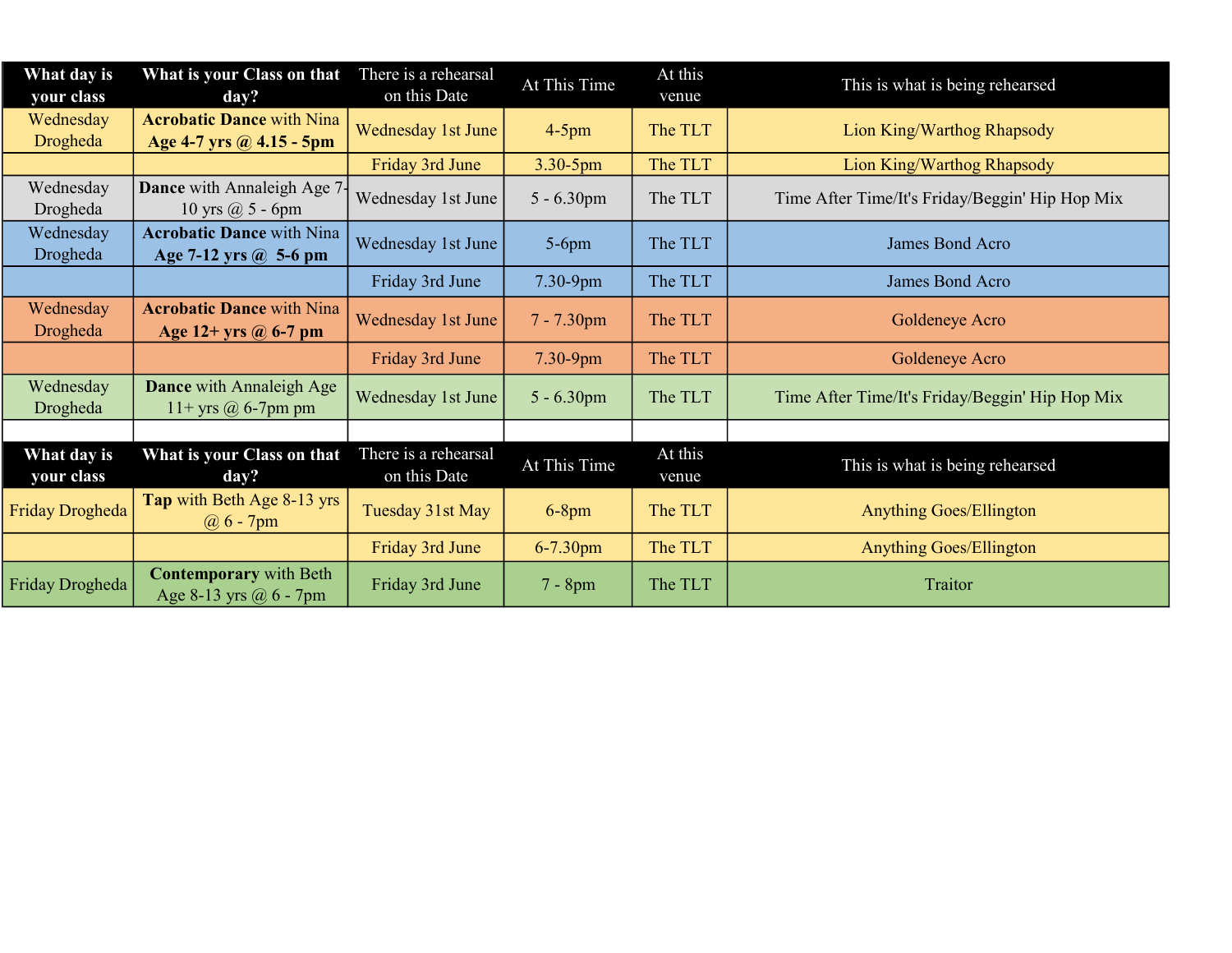| What day is<br>your class          | What is your Class on that<br>day?                                                  | There is a rehearsal<br>on this Date | At This Time     | At this<br>venue | This is what is being rehearsed |
|------------------------------------|-------------------------------------------------------------------------------------|--------------------------------------|------------------|------------------|---------------------------------|
| <b>Saturday</b><br><b>Drogheda</b> | Tap with Beth Age 4-7 yrs @<br>$9.45 - 10.15$ am                                    | Friday 3rd June                      | $3.30 - 5$ pm    | The TLT          | <b>Anything Goes/Lion King</b>  |
|                                    |                                                                                     | <b>Saturday 4th June</b>             | 10.30 - 11.30am  | The TLT          | <b>Anything Goes/Lion King</b>  |
|                                    |                                                                                     |                                      |                  |                  |                                 |
| Saturday<br>Drogheda               | Hip Hop with Karl Age 4-5<br>yrs @ 9.45 - 10.15am                                   | Tuesday 31st May                     | $4.30 - 5.30$ pm | The TLT          | Hip Hop Mix                     |
|                                    |                                                                                     | Saturday 4th June                    | 10.30 - 11.30am  | The TLT          | Hip Hop Mix                     |
|                                    |                                                                                     |                                      |                  |                  |                                 |
| Saturday<br>Drogheda               | <b>Ballet Beginners with</b><br>Michelle/Lauren Age 4-7 yrs<br>$(a)$ 9.45 - 10.15am | Saturday 4th June                    | 9.45 - 10.45am   | The TLT          | Spoonful of Sugar               |
|                                    |                                                                                     |                                      |                  |                  |                                 |
| Saturday<br>Drogheda               | Singing with Sarah @10am -<br>11am                                                  |                                      |                  | The TLT          | as Musical Theatre schedule     |
|                                    |                                                                                     |                                      |                  |                  |                                 |
| Saturday<br>Drogheda               | <b>Ballet Beginners with</b><br>Michelle/Lauren Age 4-7 yrs<br>@ 10.20 - 10.50am    | Friday 3rd June                      | $3.30 - 5$ pm    | The TLT          | Lion King                       |
|                                    |                                                                                     | Saturday 4th June                    | 9.45 - 10.45am   | The TLT          | Can you Feel the Love/Lion King |
|                                    |                                                                                     |                                      |                  |                  |                                 |
| Saturday<br>Drogheda               | <b>Song and Dance with Beth</b><br>Age 4-5 yrs @ 10.20 -<br>10.50am                 | Friday 3rd June                      | $3.30 - 5pm$     | The TLT          | <b>Lion King</b>                |
|                                    |                                                                                     | <b>Saturday 4th June</b>             | $10.30 - 11.30$  | The TLT          | <b>Lion King</b>                |
|                                    |                                                                                     |                                      |                  |                  |                                 |
| Saturday<br>Drogheda               | Hip Hop with Karl Age 6-7<br>yrs @ 10.20 - 10.50am                                  | Tuesday 31st May                     | $4.30 - 5.30$ pm | The TLT          | Hip Hop Mix                     |
|                                    |                                                                                     | Saturday 4th June                    | 10.30 - 11.30am  | The TLT          | Hip Hop Mix                     |
|                                    |                                                                                     |                                      |                  |                  |                                 |
| Saturday<br>Drogheda               | Song 'n' Dance with Beth<br>Age 6-7 yrs @ 10.55 - 10.25                             | Friday 3rd June                      | $3.30 - 5$ pm    | The TLT          | <b>Lion King</b>                |
|                                    |                                                                                     | Saturday 4th June                    | 10.30 - 11.30am  | The TLT          | Lion King                       |
|                                    |                                                                                     |                                      |                  |                  |                                 |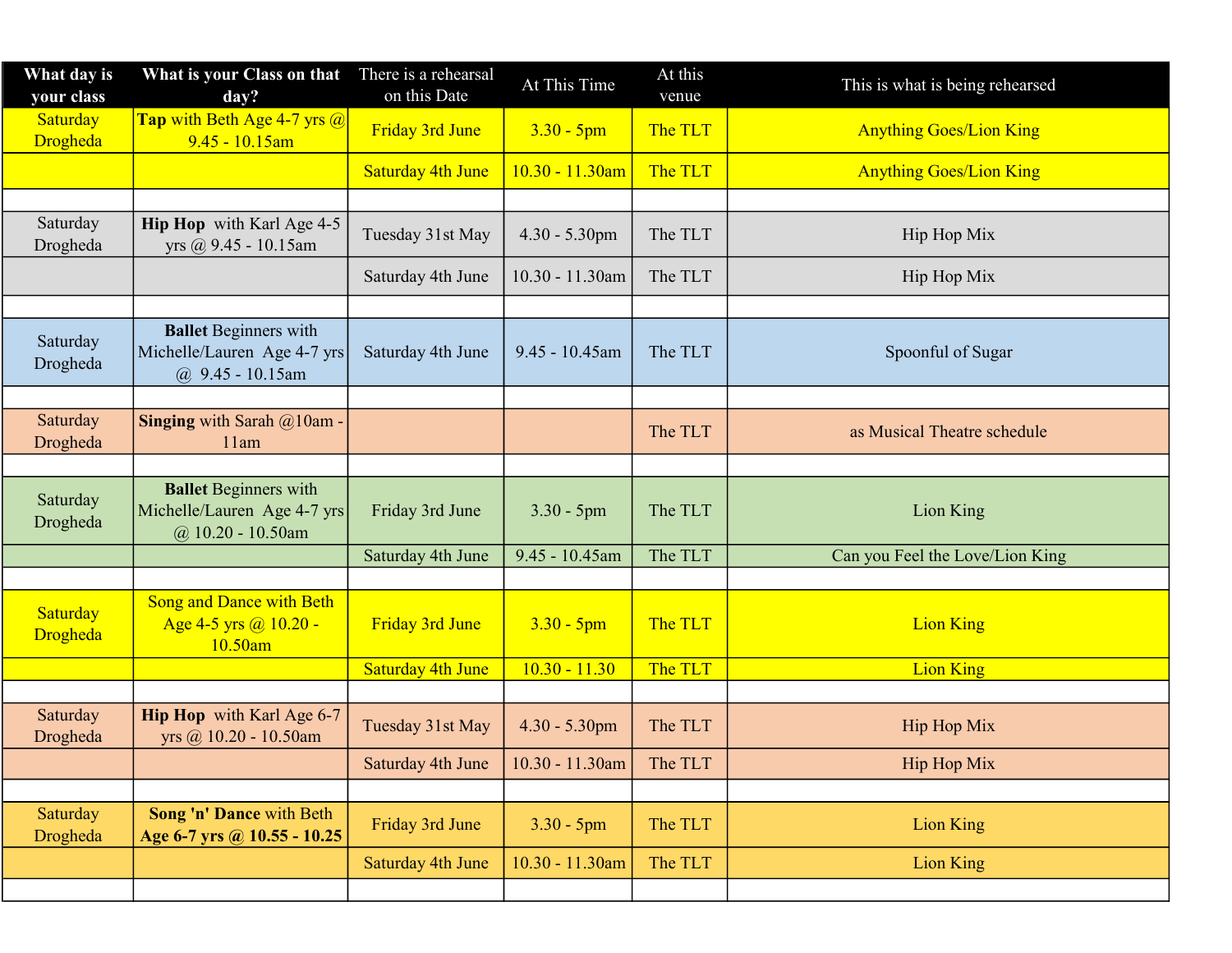| What day is<br>vour class | What is your Class on that<br>day?                          | There is a rehearsal<br>on this Date | At This Time  | At this<br>venue | This is what is being rehearsed                   |
|---------------------------|-------------------------------------------------------------|--------------------------------------|---------------|------------------|---------------------------------------------------|
| Saturday<br>Drogheda      | <b>Musical Theatre with Sarah</b><br>Age 15+ @11am-12pm     | Sunday 29th May                      | $2-5$ pm      | Old Abbey        | Lion King & Les Mis Rehearsal and Vocal recording |
|                           |                                                             | Friday 3rd June                      | 3.30-5pm      | The TLT          | Lion King                                         |
|                           |                                                             | Friday 3rd June                      | 5-6.30pm      | The TLT          | Les Mis                                           |
|                           |                                                             |                                      |               |                  |                                                   |
| Saturday<br>Drogheda      | Jazz with Tracey Age 8-11<br>@ 11am - 12pm                  | Monday 30th May                      | $4 - 5.30$ pm | The TLT          | Nothing Holding Me Back                           |
|                           |                                                             | Friday 3rd June                      | 3.30-5pm      | The TLT          | <b>Be Prepared</b>                                |
|                           |                                                             |                                      |               |                  |                                                   |
| Saturday<br>Drogheda      | <b>Musical Theatre with Beth</b><br>Age 6-7 11.30 - 12pm    | Monday 30th May                      | $4 - 5.30$ pm | The TLT          | Supercalifragilistic expialidocious               |
|                           |                                                             | Friday 3rd June                      | 3.30-5pm      | The TLT          | Hakuna Matata                                     |
|                           |                                                             |                                      |               |                  |                                                   |
| Saturday<br>Drogheda      | <b>Show Tap with Beth Age</b><br>15+ $@12 - 1$ pm           | Thursday 26th May                    | 5-6.30pm      | Old Abbey        | Anything Goes & It Don't Mean A Thing             |
|                           |                                                             | Sunday 29th May                      | $12-2pm$      | The TLT          | <b>Anything Goes</b>                              |
|                           |                                                             | Friday 3rd June                      | 6-7.30pm      | The TLT          | Anything Goes & It Don't Mean A Thing             |
|                           |                                                             |                                      |               |                  |                                                   |
| Saturday<br>Drogheda      | Jazz with Tracey Age 12-14<br>$@12 - 1pm$                   | Thursday 26th May                    | 6.30-8pm      | Old Abbey        | He Lives In You                                   |
|                           |                                                             | Thursday 26th May                    | $7-9$ pm      | Old Abbey        | One Night Only                                    |
|                           |                                                             | Sunday 29th May                      | 11.30-12pm    | Old Abbey        | One Night Only                                    |
|                           |                                                             | Friday 3rd June                      | 3.30-5pm      | The TLT          | Lion King                                         |
|                           |                                                             | Friday 3rd June                      | $7-8$ pm      | The TLT          | One Night Only                                    |
|                           |                                                             |                                      |               |                  |                                                   |
| Saturday<br>Drogheda      | <b>Musical Theatre with Sarah</b><br>Age $8 - 11@12 - 1$ pm | Sunday 29th May                      | $2-5$ pm      | Old Abbey        | Lion King & Les Mis                               |
|                           |                                                             | Friday 3rd June                      | 3.30-5pm      | The TLT          | Lion King                                         |
|                           |                                                             | Friday 3rd June                      | 5-6.30pm      | The TLT          | Les Mis                                           |
|                           |                                                             |                                      |               |                  |                                                   |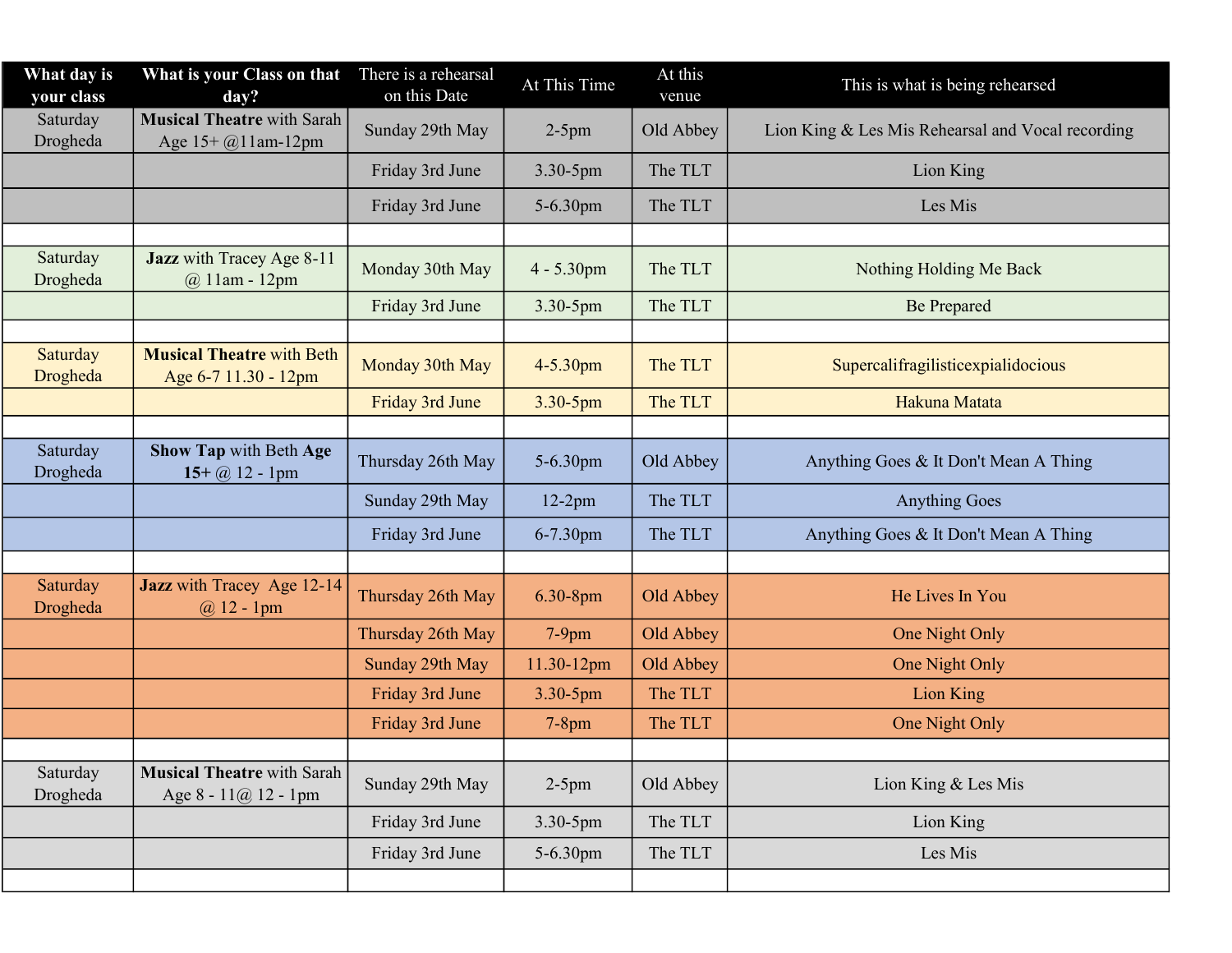| What day is<br>your class | What is your Class on that<br>day?                           | There is a rehearsal<br>on this Date | At This Time | At this<br>venue | This is what is being rehearsed     |
|---------------------------|--------------------------------------------------------------|--------------------------------------|--------------|------------------|-------------------------------------|
| Saturday<br>Drogheda      | <b>Hip Hop</b> with Karl Age 8-11<br>$@1-2pm$                | Tuesday 31st May                     | $6-7$ pm     | The TLT          | Hip Hop Mix                         |
|                           |                                                              |                                      |              |                  |                                     |
| Saturday<br>Drogheda      | <b>Jazz</b> with Tracey Age $15+$ @<br>$1-2pm$               | Thursday 26th May                    | 6.30-8pm     | Old Abbey        | He Lives In You                     |
|                           |                                                              | Thursday 26th May                    | $7-9$ pm     | Old Abbey        | One Night Only                      |
|                           |                                                              | Sunday 29th May                      | 11.30-12pm   | Old Abbey        | One Night Only                      |
|                           |                                                              | Friday 3rd June                      | 3.30-5pm     | The TLT          | Lion King                           |
|                           |                                                              | Friday 3rd June                      | $7-8$ pm     | The TLT          | One Night Only                      |
|                           |                                                              |                                      |              |                  |                                     |
| Saturday<br>Drogheda      | <b>Musical Theatre with Sarah</b><br>Age $12 - 14$ (a) 1-2pm | Sunday 29th May                      | $2-5$ pm     | Old Abbey        | Lion King & Les Mis                 |
|                           |                                                              | Friday 3rd June                      | 3.30-5pm     | The TLT          | <b>Lion King</b>                    |
|                           |                                                              | Friday 3rd June                      | 5-6.30pm     | The TLT          | Les Mis                             |
|                           |                                                              |                                      |              |                  |                                     |
| Saturday<br>Drogheda      | <b>Contemporary</b> with Nina<br>Age $15 + (a)$ 2-3pm        | Wednesday 1st June                   | $6-7$ pm     | The TLT          | In Too Deep                         |
|                           |                                                              |                                      |              |                  |                                     |
| Saturday<br>Drogheda      | Show Tap with Beth Age 12-<br>$14 @ 2-3pm$                   | Tuesday 31st May                     | $6-8$ pm     | Old Abbey        | Anything Goes/It Don't Mean A Thing |
|                           |                                                              | Friday 3rd June                      | 6-7.30pm     | The TLT          | Anything Goes/It Don't Mean A Thing |
|                           |                                                              |                                      |              |                  |                                     |
| Saturday<br>Drogheda      | Hip Hop with Karl Age 12-<br>14 @ 2-3pm                      | Tuesday 31st May                     | $7-9$ pm     | The TLT          | James Bond Hip Hop                  |
|                           |                                                              | Friday 3rd June                      | 7.30-9pm     | The TLT          | James Bond Hip Hop                  |
| Saturday<br>Drogheda      | <b>Contemporary</b> with Nina<br>Age 12-14 @ 3-4pm           | Wednesday 1st June                   | $6-7$ pm     | The TLT          | In Too Deep                         |
|                           |                                                              |                                      |              |                  |                                     |
| Saturday<br>Drogheda      | Hip Hop advanced with Karl<br>Age $13 + (a)$ 3-4pm           | Tuesday 31st May                     | $7-9$ pm     | The TLT          | James Bond Hip Hop                  |
|                           |                                                              | Friday 3rd June                      | 7.30-9pm     | The TLT          | James Bond Hip Hop                  |
|                           |                                                              |                                      |              |                  |                                     |